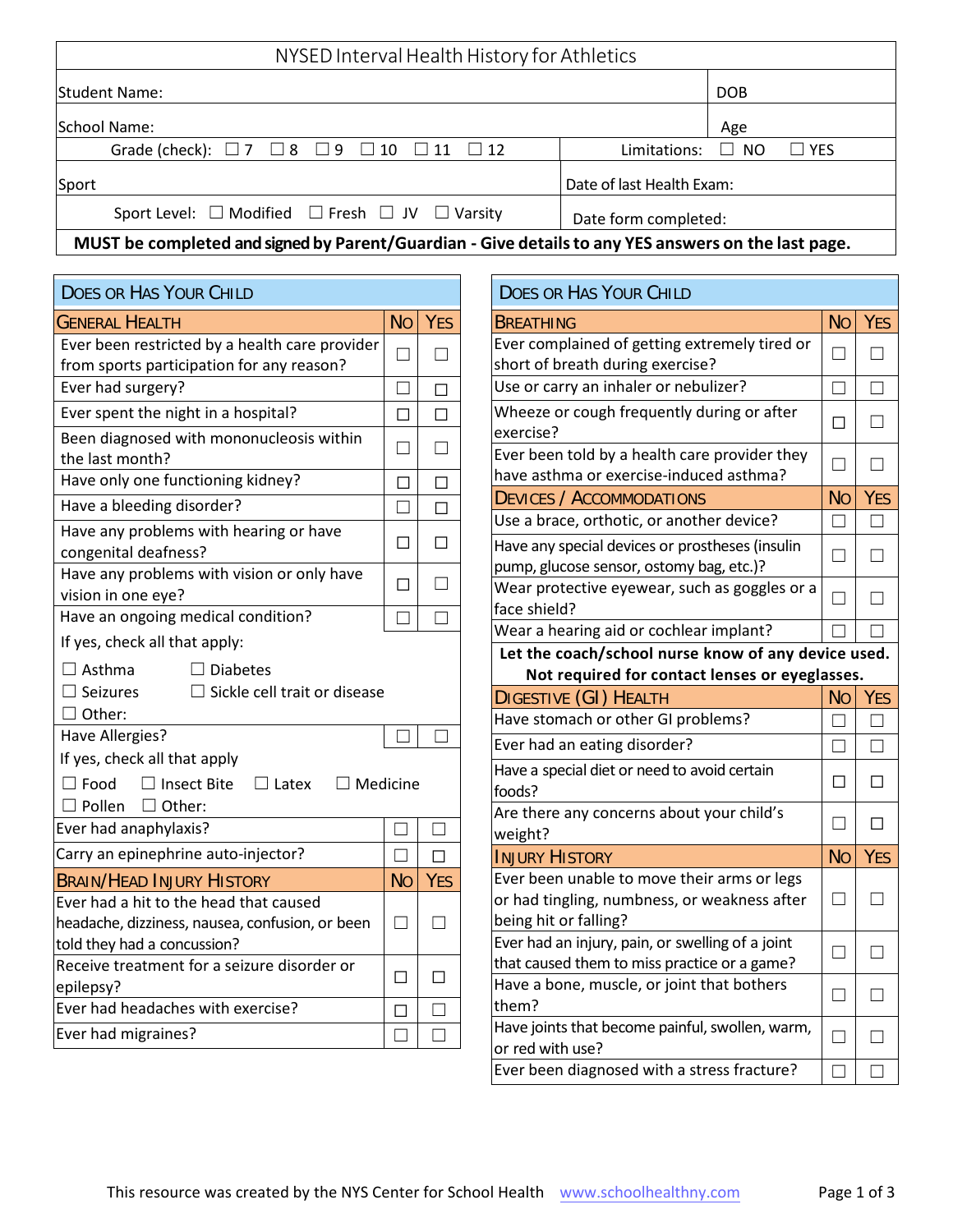| $\bigcap R$ .<br>Name:<br>ັບ∪ ⊔. | <sup>-</sup> tudent |  |  |
|----------------------------------|---------------------|--|--|
|                                  |                     |  |  |

| <b>DOES OR HAS YOUR CHILD</b>                                                                                                                                                                                                                                                                                                  |   | <b>DOES OR HAS YOUR CHILD</b>                                                      |                                                                       |           |            |  |
|--------------------------------------------------------------------------------------------------------------------------------------------------------------------------------------------------------------------------------------------------------------------------------------------------------------------------------|---|------------------------------------------------------------------------------------|-----------------------------------------------------------------------|-----------|------------|--|
| <b>HEART HEALTH</b>                                                                                                                                                                                                                                                                                                            |   |                                                                                    | <b>FEMALES ONLY</b>                                                   | <b>No</b> | <b>YES</b> |  |
| Ever complained of:                                                                                                                                                                                                                                                                                                            |   |                                                                                    | Have regular periods?                                                 |           |            |  |
| Ever had a test by a health care provider for their                                                                                                                                                                                                                                                                            | П |                                                                                    | <b>MALES ONLY</b>                                                     | <b>No</b> | <b>YES</b> |  |
| heart (e.g., EKG, echocardiogram, stress test)?                                                                                                                                                                                                                                                                                |   |                                                                                    | Have only one testicle?                                               |           |            |  |
| Lightheadedness, dizziness, during or after<br>lexercise?                                                                                                                                                                                                                                                                      | Г |                                                                                    | Have groin pain or a bulge, or a hernia?                              |           |            |  |
| Chest pain, tightness, or pressure during or                                                                                                                                                                                                                                                                                   |   |                                                                                    | <b><i>SKIN HEALTH</i></b>                                             | <b>No</b> | <b>YES</b> |  |
| after exercise?                                                                                                                                                                                                                                                                                                                |   |                                                                                    | Currently have any rashes, pressure sores, or<br>other skin problems? |           |            |  |
| Fluttering in the chest, skipped heartbeats,<br>heart racing?                                                                                                                                                                                                                                                                  | Г | $\Box$                                                                             | Ever had a herpes or MRSA skin infection?                             |           |            |  |
| Ever been told by a health care provider they                                                                                                                                                                                                                                                                                  |   | <b>COVID-19 INFORMATION</b>                                                        |                                                                       |           |            |  |
| have or had a heart or blood vessel problem?                                                                                                                                                                                                                                                                                   |   |                                                                                    | Has your child ever tested positive for                               |           |            |  |
| If yes, check all that apply:                                                                                                                                                                                                                                                                                                  |   |                                                                                    | COVID-19?                                                             |           |            |  |
| $\Box$ Chest Tightness or Pain<br>Heart infection<br>$\Box$ High Blood Pressure<br>$\Box$ Heart Murmur<br>$\Box$ High Cholesterol<br>$\Box$ Low Blood Pressure<br>$\Box$ New fast or slow heart rate<br>$\Box$ Kawasaki Disease<br>$\Box$ Has implanted cardiac defibrillator (ICD)<br>$\Box$ Has a pacemaker<br>$\Box$ Other: |   | If NO, STOP. Go to Family Heart Health History.<br>If YES, answer questions below: |                                                                       |           |            |  |
|                                                                                                                                                                                                                                                                                                                                |   |                                                                                    | Date of positive COVID test:                                          |           |            |  |
|                                                                                                                                                                                                                                                                                                                                |   | Was your child symptomatic?                                                        |                                                                       |           |            |  |
|                                                                                                                                                                                                                                                                                                                                |   | Did your child see a health care provider for                                      |                                                                       |           |            |  |
|                                                                                                                                                                                                                                                                                                                                |   | their COVID-19 symptoms?                                                           |                                                                       |           |            |  |
|                                                                                                                                                                                                                                                                                                                                |   | Was your child hospitalized for COVID?                                             | $\vert \ \ \vert$                                                     |           |            |  |
|                                                                                                                                                                                                                                                                                                                                |   |                                                                                    | Was your child diagnosed with Multisystem                             |           |            |  |
|                                                                                                                                                                                                                                                                                                                                |   |                                                                                    | Inflammatory Syndrome (MISC)?                                         |           |            |  |

| <b>FAMILY HEART HEALTH HISTORY</b>                                                                                           |                                                            |  |  |
|------------------------------------------------------------------------------------------------------------------------------|------------------------------------------------------------|--|--|
| A relative has/had any of the following:                                                                                     |                                                            |  |  |
| Check all that apply:                                                                                                        | $\Box$ Brugada Syndrome?                                   |  |  |
| Enlarged Heart/ Hypertrophic Cardiomyopathy/ Dilated<br>⊔                                                                    | $\Box$ Catecholaminergic Ventricular Tachycardia?          |  |  |
| Cardiomyopathy                                                                                                               | $\Box$ Marfan Syndrome (aortic rupture)?                   |  |  |
| $\Box$ Arrhythmogenic Right Ventricular Cardiomyopathy?                                                                      | $\Box$ Heart attack at age 50 or younger?                  |  |  |
| $\Box$ Heart rhythm problems, long or short QT interval?                                                                     | $\Box$ Pacemaker or implanted cardiac defibrillator (ICD)? |  |  |
| A family history of:                                                                                                         |                                                            |  |  |
| $\Box$ Known heart abnormalities or sudden death before age 50? $\Box$ Structural heart abnormality, repaired or unrepaired? |                                                            |  |  |
|                                                                                                                              |                                                            |  |  |

☐ Unexplained fainting, seizures, drowning, near drowning, or car accident before age 50?

|                 | If you answered <b>NO</b> to <b>all</b> questions, <b>STOP</b> . Sign and date below. |       |  |  |
|-----------------|---------------------------------------------------------------------------------------|-------|--|--|
|                 | <b>GO</b> to page 3 if you answered <b>YES</b> to a question.                         |       |  |  |
|                 |                                                                                       |       |  |  |
| Parent/Guardian |                                                                                       |       |  |  |
| Signature:      |                                                                                       | Date: |  |  |